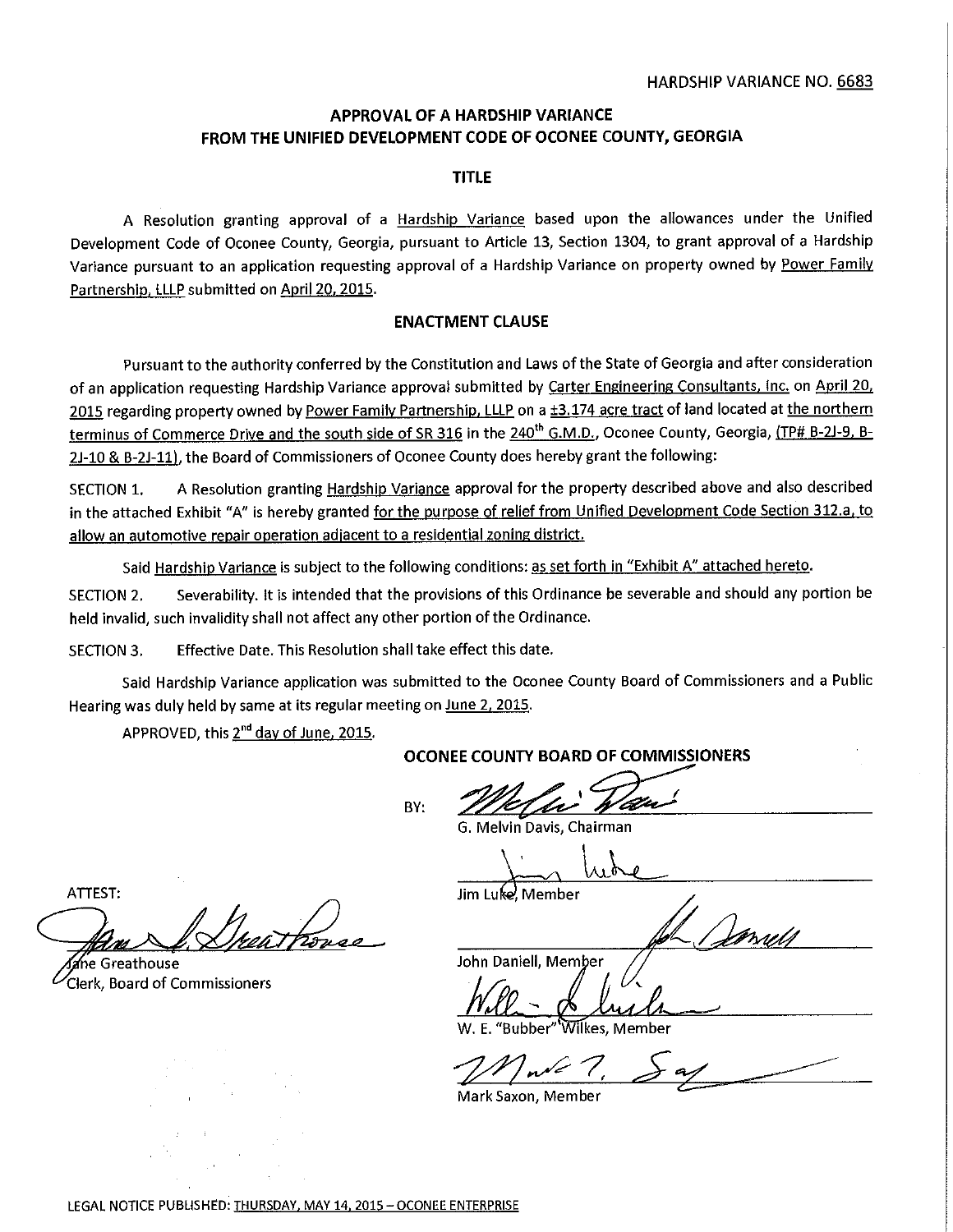# **EXHIBIT "A" TO HARDSHIP VARIANCE #6683 Page 1 of 3**

#### **NARRATIVE**

The Site:

The subject site is located in Mars Hill Business Park and consists of Lot 9, Lot 10, and Lot 11. Mars Hill Business Park was rezoned in January of 2001 to B2 and OBP. Lot 9, Lot 10, and Lot 11 are all zoned B2 and the total acreage is 3.174. The northerly adjacent land is GA Highway 316, the easterly adjacent land is a residential area and zoned R1, the westerly adjacent land is zoned A1, and the remaining southerly adjacent land are existing lots in the business park zoned B2 and OBP.

The Following Waiver Is Requested:

A waiver from UDC Section 312.a which states that an automotive repair or maintenance uses shall not be established on a lot that is either adjacent to, or directly across the street from, any residential zoning district. The proposed truck repair shop is approximately 600 linear feet from the existing residential area as well as being separated by an existing planted buffer. The granted variance would have no negative impacts on the existing residential area nor Oconee County as a whole.



**TAX MAP**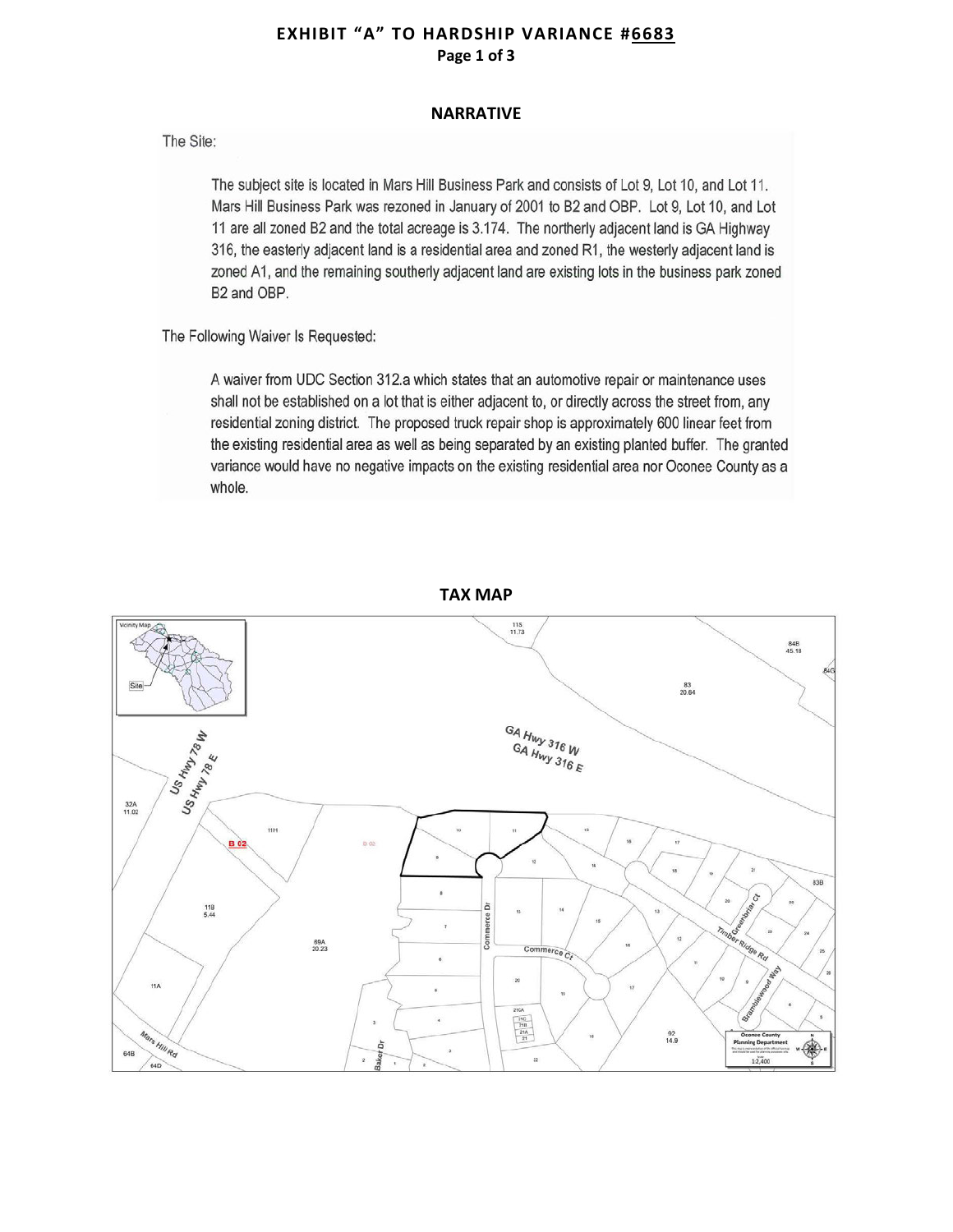# **EXHIBIT "A" TO HARDSHIP VARIANCE #6683 Page 2 of 3**

#### **LEGAL DESCRIPTION**

ALL those tracts or parcels of land, together with all improvements thereon, situate, lying and being in the 240<sup>th</sup>, G.M.D., Oconee County, Georgia being known and designated as Lots 9, 10, and 11 of Mars Hill Business Park as shown on a survey entitled "Boundary Survey for Power Family Partnership, LLLP," dated 4-3-15 by Carter Engineering Consultants, Inc., and being more particularly described as follows:

Starting at the Northernmost property corner of Commerce Drive, proceed thence S 60°15'01" W along an arc having a chord measurement of 62.49 feet a distance of 65.73 feet to a point; thence S 14º44'41" E along an arc having a chord measurement of 82.77 feet a distance of 91.34 feet to a point; run thence N 88º23'28" W a distance of 371.77 feet to a point; thence N 18º42'23" E a distance of 80.76 feet to a point; thence N 10º37'51" E a distance of 17.29 feet to a point; continue thence N 19º59'23" E a distance of 34.38 feet to a point; proceed N 26º54'55" E a distance of 23.02 feet to a point; thence N 32º29'03" E a distance of 19.89 feet to a point; thence N 13º15'51" E a distance of 44.94 feet to a point; thence N 15º47'58" E a distance of 9.61 feet to a point; thence N 31º21'29" E a distance of 4.76 feet to a point; thence N 31º21'29" E a distance of 12.51 feet to a point; thence N 00º24'58" W a distance of 35.91 feet to a point; thence S 74º03'10" E a distance of 14.44 feet to a point; thence N 77º18'20" E a distance of 154.61 feet to a point; thence S 87º47'07" E a distance of 161.61 feet to a point; thence S 87º45'41" E a distance of 251.09 feet to a point; thence S 21º13'20"E a distance of 24.17 feet to a point; thence S 22º55'05" W a distance of 71.33 feet to a point; thence S 57º33'03"W a distance of 222.79 feet to a point; thence N 60º27'47"W along an arc having a chord measurement of 56.16 feet a distance of 58.44 feet to the POINT OF BEGINNING.



**PLAT**